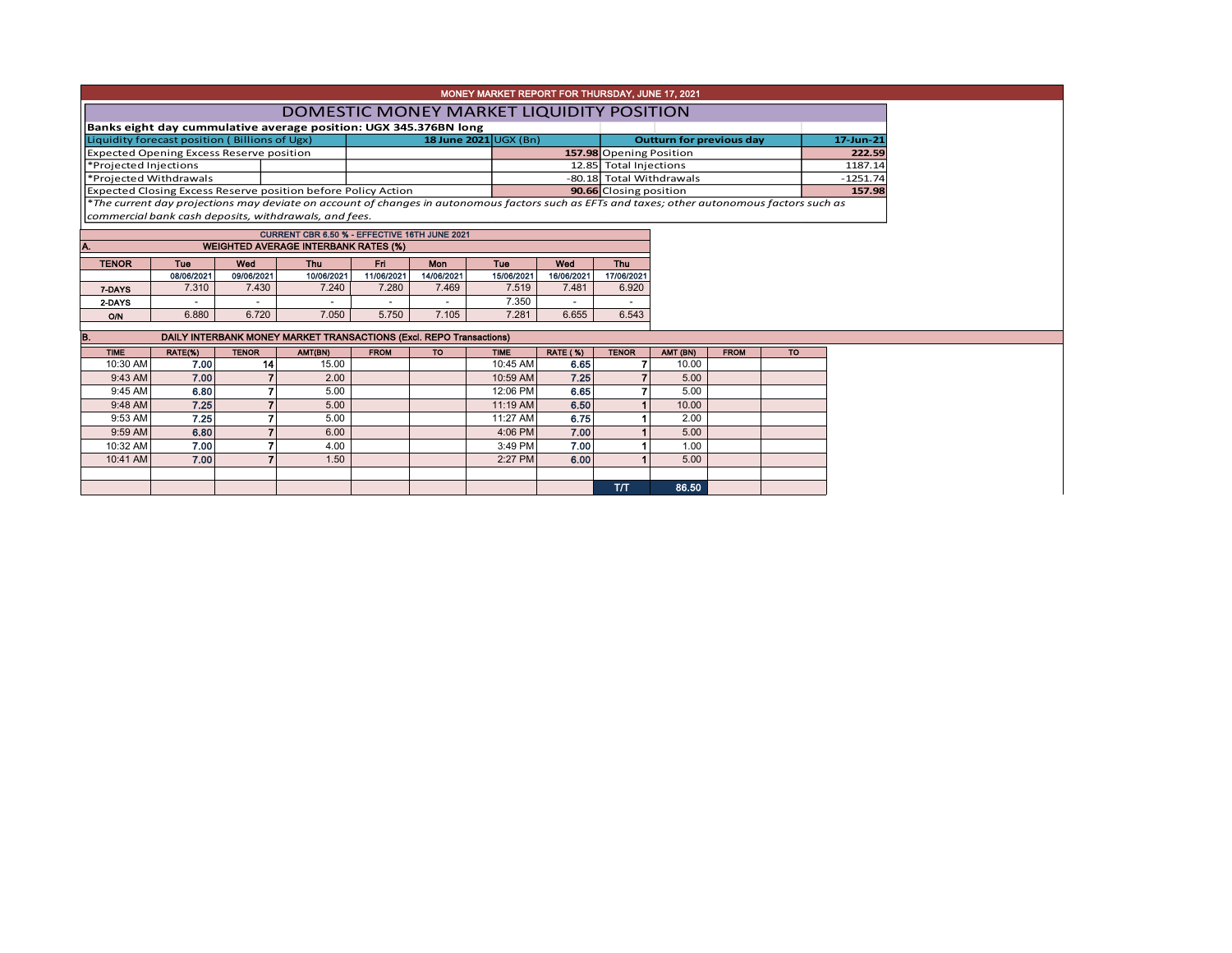

| D.               |             |                          | MONETARY POLICY OPERATIONS MATURITIES PROFILE: (24-JUNE 2021 - 22-JULY 2021) |             |             |              |
|------------------|-------------|--------------------------|------------------------------------------------------------------------------|-------------|-------------|--------------|
| <b>DATE</b>      | <b>THUR</b> | <b>THUR</b>              | <b>THUR</b>                                                                  | <b>THUR</b> | <b>THUR</b> | <b>TOTAL</b> |
|                  | 24-Jun-21   | 01-Jul-21                | 08-Jul-21                                                                    | 15-Jul-21   | 22-Jul-21   |              |
| <b>REPO</b>      | 619.77      | $\overline{\phantom{a}}$ | -                                                                            | $\,$        |             | 619.77       |
| <b>REV REPO</b>  |             |                          |                                                                              | -           |             | -            |
| <b>DEPO AUCT</b> | 139.30      | 506.30                   | 37.06                                                                        | 292.19      | 36.12       | 1.010.97     |
| <b>TOTALS</b>    | 759.07      | 506.30                   | 37.06                                                                        | 292.19      | 36.12       | 1.630.74     |
| _ _ _ _ _ _      | .           | .                        | ___                                                                          | .           |             |              |

Total O/S Deposit Auction balances held by BOU up to 15 august 2021: UGX 1,182 BN Total O/S Repo, Reverse Repo & Deposit Auction balances held by BOU: UGX 1,802 BN

| (EI) STOCK OF TREASURY SECURITIES      |                                                                                       |                |                  |            | Eii)        | <b>MONETARY POLICY MARKET OPERATIONS</b>       |               |            |              |                |
|----------------------------------------|---------------------------------------------------------------------------------------|----------------|------------------|------------|-------------|------------------------------------------------|---------------|------------|--------------|----------------|
|                                        | LAST TBIILS ISSUE DATE: 04-JUNE-2021                                                  |                |                  |            |             | (VERTICAL REPOS, REV-REPOS & DEPOSIT AUCTIONS) |               |            |              |                |
| On-the-run O/S T-BILL STOCKs (Bns-UGX) |                                                                                       |                | 6.735.07         | 18/06/2021 | OMO         | <b>ISSUE DATE</b>                              | <b>AMOUNT</b> | <b>WAR</b> | <b>RANGE</b> | <b>TENOR</b>   |
| On-the-run O/S T-BONDSTOCKs(Bns-UGX)   |                                                                                       |                | 19.201.78        | 18/06/2021 | <b>DAUT</b> | 20-May -                                       | 278.96        | 7.536      |              | 56             |
|                                        | <b>TOTAL TBILL &amp; TBOND STOCK- UGX</b>                                             |                | 25,936.85        |            | <b>DAUT</b> | 20-Mayl                                        | 2.98          | 7.328      |              | 28             |
| O/S=Outstanding                        |                                                                                       |                |                  |            | <b>REPO</b> | 20-May -                                       | 441.00        | 7.000      |              | $\overline{7}$ |
| <b>MATURITY</b>                        | <b>TOTAL STOCK</b>                                                                    | <b>YTM (%)</b> | <b>CHANGE IN</b> |            | <b>REPO</b> | 21-May -                                       | 305.00        | 7.000      |              | 6              |
|                                        | (BN UGX)                                                                              | AT CUT OFF*    | YTM (+/-)        |            | <b>REPO</b> | 25-May -                                       | 222.09        | 7.000      |              | $\overline{2}$ |
| 91                                     | 66.29                                                                                 | 6.849          | $-0.025$         |            | <b>REPO</b> | 26-May -                                       | 136.00        | 7.000      |              |                |
| 182                                    | 410.40                                                                                | 9.000          | $-0.501$         |            | <b>DAUT</b> | 27-May -                                       | 35.70         | 7.649      |              | 56             |
| 364                                    | 6.258.38                                                                              | 9.950          | $-0.550$         |            | <b>DAUT</b> | 27-May -                                       | 44.05         | 7.316      |              | 28             |
| 2YR                                    | ٠                                                                                     | 11.500         | $-1.500$         |            | <b>REPO</b> | $27$ -May $-$                                  | 949.00        | 7.000      |              | 8              |
| 3YR                                    |                                                                                       | 12.800         | $-1.197$         |            | DAUT        | 04-Jun -                                       | 83.03         | 7.743      |              | 55             |
| 5YR                                    | 1.589.27                                                                              | 15.100         | $-1.400$         |            | <b>REPO</b> | $04 - Jun$                                     | 701.00        | 7.000      |              | 6              |
| <b>10YR</b>                            | 9.147.22                                                                              | 13.739         | $-2.231$         |            | <b>REPO</b> | 07-Junl                                        | 283.00        | 7.000      |              | 3              |
| 15YR                                   | 7.447.58                                                                              | 14.400         | $-1.700$         |            | <b>DAUT</b> | $10$ -Jun $-$                                  | 9.94          | 7.552      |              | 28             |
| <b>20YR</b>                            | 1.017.70                                                                              | 16.990         | $-0.510$         |            | <b>DAUT</b> | $10 - Jun$                                     | 28.88         | 7.604      |              | 56             |
|                                        | Cut OFF is the lowest price/ highest yield that satisfies the auction awarded amount. |                |                  |            | <b>REPO</b> | $10 - Jun$                                     | 579.00        | 7.000      |              | $\overline{7}$ |
|                                        |                                                                                       |                |                  |            | <b>REPO</b> | $14$ -Jun $-$                                  | 166.00        | 7.000      |              | 3              |
|                                        |                                                                                       |                |                  |            | <b>REPO</b> | $15 - Jun$                                     | 248.00        | 7.000      |              | $\overline{c}$ |
|                                        |                                                                                       |                |                  |            | <b>DAUT</b> | $17$ -Jun $-$                                  | 57.49         | 6.963      |              | 56             |
|                                        |                                                                                       |                |                  |            | <b>DAUT</b> | $17$ -Jun $-$                                  | 9.95          | 6.998      |              | 28             |
|                                        |                                                                                       |                |                  |            | <b>REPO</b> | $17 - Jun$ -                                   | 619.00        | 6.500      |              |                |
|                                        |                                                                                       |                |                  |            |             | WAR-Weighted Average Rate                      |               |            |              |                |